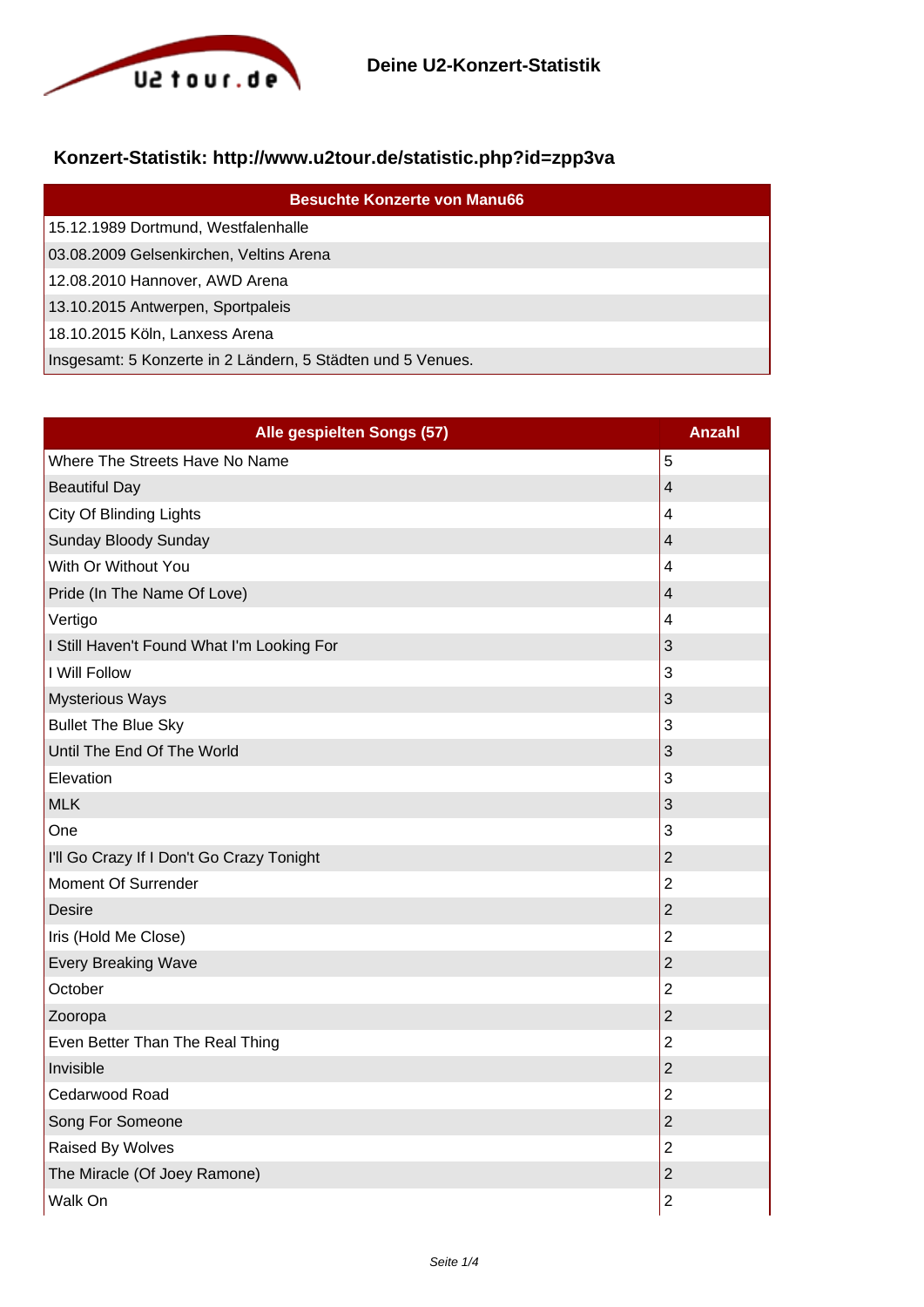

| '40'                                   | $\overline{2}$ |
|----------------------------------------|----------------|
| Get On Your Boots                      | $\overline{2}$ |
| New Year's Day                         | $\overline{2}$ |
| Angel Of Harlem                        | $\overline{2}$ |
| Magnificent                            | $\overline{2}$ |
| Bad                                    | $\overline{2}$ |
| The Unforgettable Fire                 | $\overline{2}$ |
| Party Girl                             | 1              |
| Love Rescue Me                         | 1              |
| When Love Comes To Town                | 1              |
| Van Diemen's Land                      | 1              |
| One Tree Hill                          | 1              |
| Out Of Control                         | 1              |
| <b>Sweetest Thing</b>                  | 1              |
| Help!                                  | 1              |
| Hold Me, Thrill Me, Kiss Me, Kill Me   | 1              |
| Stuck In A Moment You Can't Get Out Of | 1              |
| Return Of The Stingray Guitar          | 1              |
| Ultra Violet (Light My Way)            | 1              |
| <b>Unknown Caller</b>                  | 1              |
| All Along The Watchtower               | 1              |
| Glastonbury                            | 1              |
| In A Little While                      | 1              |
| <b>Breathe</b>                         | 1              |
| All I Want Is You                      | 1              |
| No Line On The Horizon                 | 1              |
| Miss Sarajevo                          | 1              |
| The Electric Co.                       | 1              |

| <b>Alle Cover-Songs (2)</b> | Anzahl |
|-----------------------------|--------|
| Help!                       |        |
| All Along The Watchtower    |        |

| <b>Opening Songs (4)</b>      | Anzahl |
|-------------------------------|--------|
| The Miracle (Of Joey Ramone)  |        |
| Return Of The Stingray Guitar |        |
| Breathe                       |        |
| <b>Bullet The Blue Sky</b>    |        |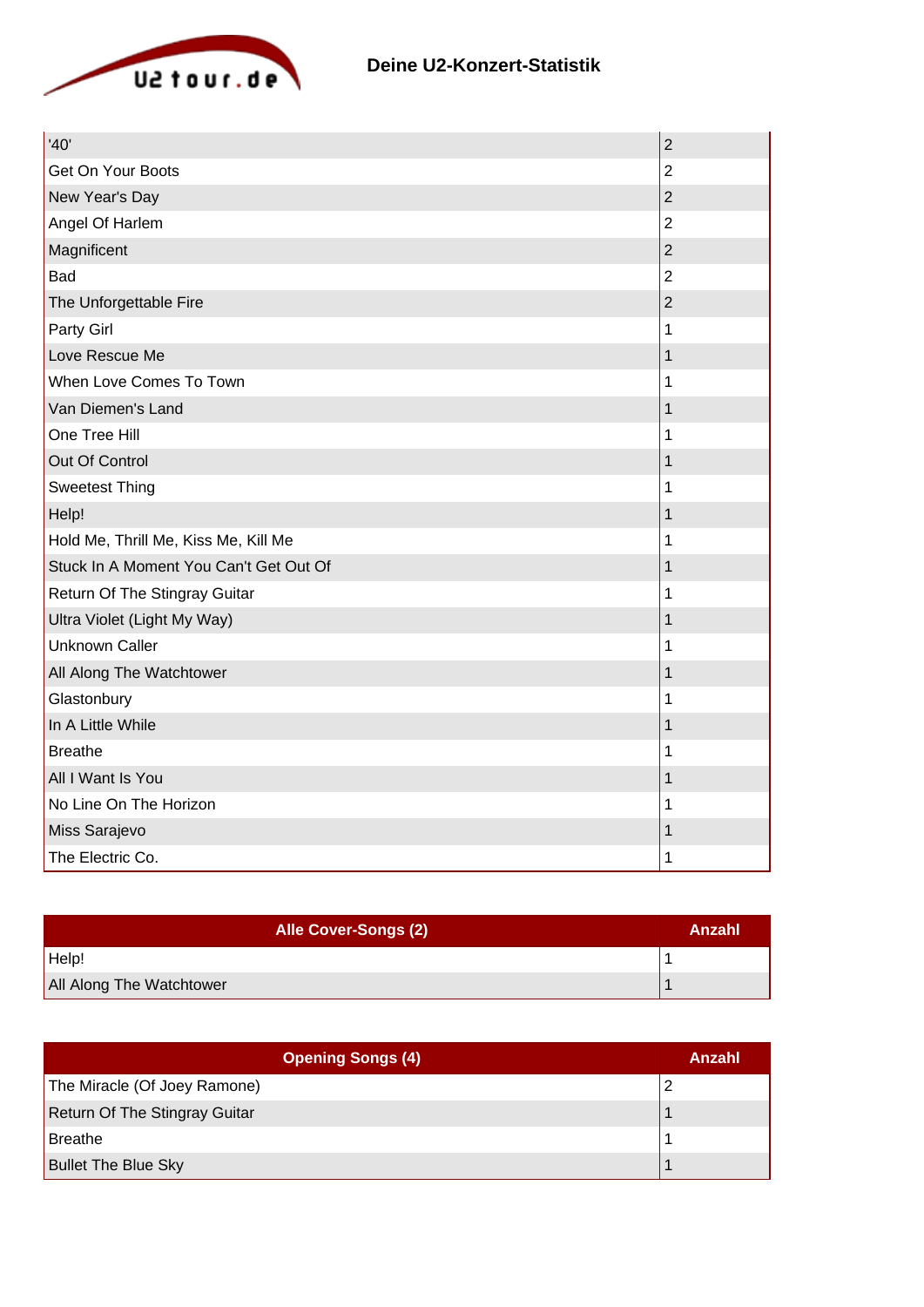

| <b>Closing Songs (3)</b> | Anzahl |
|--------------------------|--------|
| '40'                     |        |
| Moment Of Surrender      |        |
| One                      |        |

| <b>Alben (15)</b>                 | Anzahl |
|-----------------------------------|--------|
| The Joshua Tree                   | 13.79% |
| Songs Of Innocence                | 10.26% |
| Achtung Baby                      | 10.17% |
| No Line On The Horizon            | 9.24%  |
| The Unforgettable Fire            | 9.17%  |
| All That You Can't Leave Behind   | 9.09%  |
| Rattle And Hum                    | 7.38%  |
| How To Dismantle An Atomic Bomb   | 6.5%   |
| War                               | 6.45%  |
| Boy                               | 4%     |
| Zooropa                           | 1.59%  |
| October                           | 1.57%  |
| Songs Of Innocence Bonus Disc     | 1.56%  |
| Passengers Original Soundtracks 1 | 0.78%  |
| The Best Of 1980-1990             | 0.77%  |

| Vorgruppen (3) | Anzahl |
|----------------|--------|
| Kasabian       |        |
| Snow Patrol    |        |
| B.B. King      |        |

| Länder (2)  | Anzahl |
|-------------|--------|
| Deutschland |        |
| Belgien     |        |

| Städte (5)    | <b>Anzahl</b> |
|---------------|---------------|
| Dortmund      |               |
| Gelsenkirchen |               |
| Hannover      |               |
| Antwerpen     |               |
| Köln          |               |